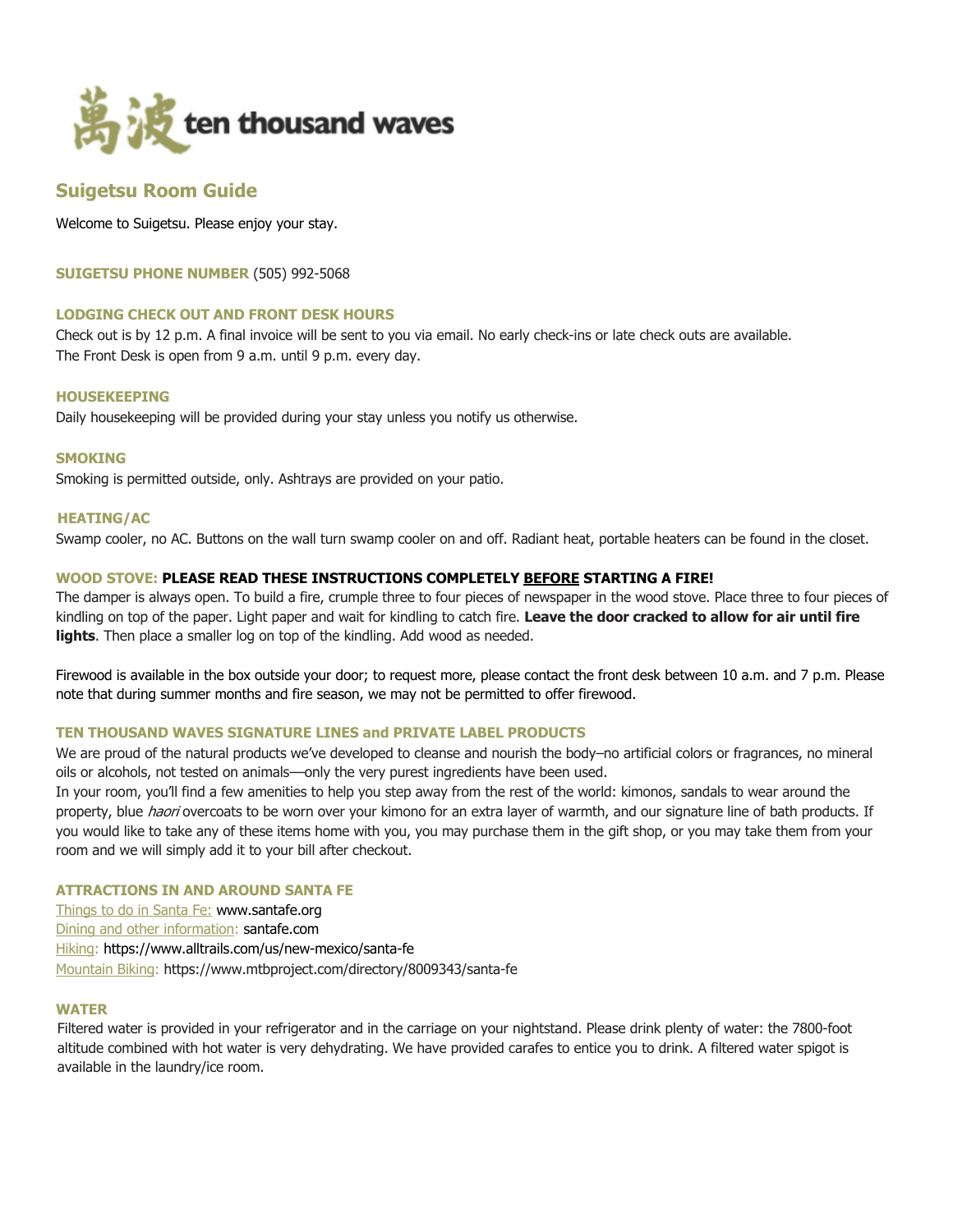#### **KITCHENETTES**

We recommend opening every drawer and closet to see what's inside! In the Japanese tradition, we strive to minimize open clutter. If you open things, you just might find what you need.

## **PILLOWS, BLANKETS AND DUVETS**

We realize how important good bedding is and are proud to have found traditional silk duvets and silk pillows, which are naturally hypoallergenic, for your enjoyment. In the colder months, down comforters are sometimes exchanged for the lighter weight silk. All our sheets are also 100% cotton, a rarity in most hotels.

## **COFFEE AND TEA**

Coffee is available in individual steeping pouches in your room. Each pouch can be steeped up to three times per cup. If you need more coffee, please let us know!



### **PET POLICY**

We love pets! You must always accompany your pet. Pets are never to be left alone in any of the rooms or outside in any of the courtyards.

#### **LAUNDRY, ICE MACHINE & RECYCLING**

Located in a separate building near the lodging parking lot just south of the main lot. An ice bucket can be found in your room. Please help in our recycling efforts and use the bins provided. There is a credit card machine for the laundry and there are plenty of quarters at the spa front desk.

#### **TV AND DIRECTV**

In your room you will find a universal remote for your television set equipped with DirecTV. Press ON to turn the TV on and OFF to turn it off. See the guide here: https://www.directv.com/guide

## **PROCEDURES FOR TRANSFERRING TO ANOTHER ROOM**

If you will be transferring to another room during your stay, the following is the process: We ask you to have packed luggage moved to your vehicle by 12 p.m. If you have food in the refrigerator, please pack that up as well. It takes us four hours to prepare a room for the next guest. Since check out is at 12 p.m., your house should be ready no later than 4 p.m. You will be able to use the same security code at each house. If you have any special needs, please call the Front Desk using the preset button on your phone.

#### **TEN THOUSAND WAVES SPA**

#### HOURS: https://tenthousandwaves.com/hours

Plan to arrive five minutes prior to any spa treatment and check in at the Front Desk for each appointment. When checking out after spa treatments and tubs, be sure to stop at the cashier and sign for products and services.